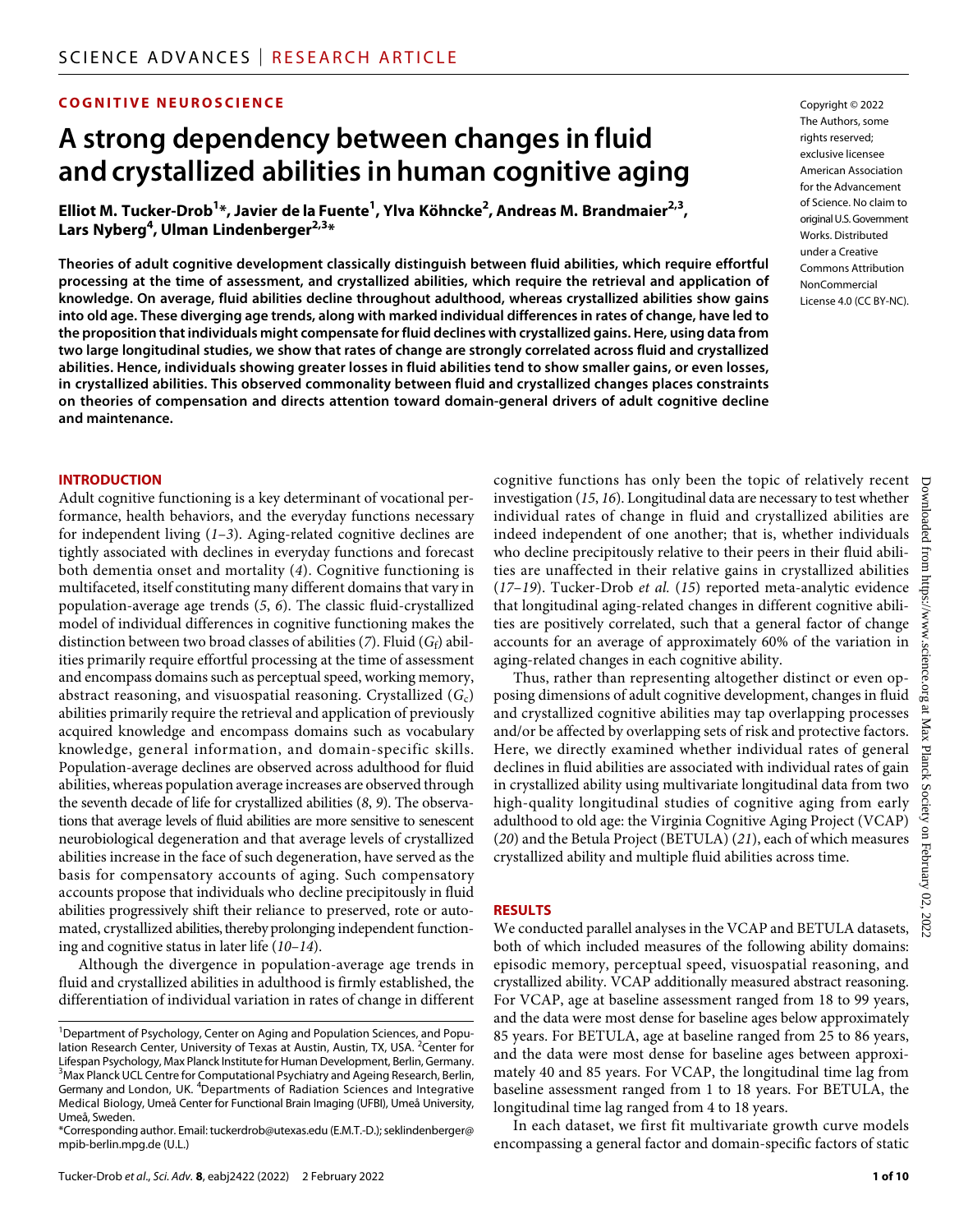levels of fluid abilities and a general factor and domain-specific factors of rates of longitudinal changes in fluid abilities. We then extended our models, enabling levels and changes in crystallized ability to load on the previously established general factors of fluid levels and changes, as well as on their own domain-specific level and change factors. This allowed us to determine the extent to which individual differences in rates of domain-general aging-related (mostly negative) changes in fluid abilities are associated with individual differences in (mostly positive) changes in crystallized ability. All models included terms for nonlinear age trends and for practice effects, which are known to otherwise contaminate longitudinal estimates of cognitive decline (*22*, *23*). Model parameter estimates for VCAP and BETULA are reported in Tables 1 and 2, respectively.

Our multivariate growth curve modeling revealed a strong dependency between changes in fluid abilities and crystallized ability, as displayed in Fig. 1 for VCAP and Fig. 2 for BETULA. These figures display the association between individual rates of per decade change in each domain at age 50 years, as implied by the multivariate growth curve model in the form of bivariate density plots, with quadrants colored to indicate regions of the distribution in which rates of change in the respective variables are positive or negative. We chose age 50 years, because it is the approximate age at which differences in mean trajectories of fluid declines and crystallized gains are most stark. For the associations between rates of change in different fluid abilities, it can be seen both that the changes are strongly correlated and that each distribution is centered over the red quadrant in which both abilities decline. By comparison, it can be seen that the associations between rates of change in crystallized ability and each fluid ability are also strong but that large portions of each distribution occupy the

Table 1. Parameter estimates from step 1 and step 2 "factor of curves" models in VCAP.  $\rho_{\it F_i\it F_S}{}^a$  = –0.075 (P = 0.053),  $\rho_{\it F_i\it F_I}{}^a$  = –0.963 (P < 0.001), and  $\rho_{\it F_S\it F_I}{}^a$  = 0.086 ( $P = 0.305$ ). The variances of  $F_i$ ,  $F_s$ , and  $F_q$  were fixed to 1.0 to define the metrics of the latent growth factors. We specified age-based growth curve modeling, such that the basis coefficients for each of the five slopes were set to the age in decades of individual *n* at each assessment on variable *w*, centered at 50 years. Each of the five cognitive outcomes was standardized by subtracting the mean of all datapoints at the baseline occasion and dividing by the SD of the age and age-squared residuals of all the datapoints at baseline. Gf, abstract reasoning; Gv, visuospatial reasoning; Gm, memory; Gs, perceptual speed; Gc, crystallized ability. See Materials and Methods for explanation of model parameters.

| Cognitive       | Latent variable |         |           | Unstandardized |         |         |         | <b>Standardized</b> |         |         | <b>Residual variances and covariances (SE)</b> |                    |                 |         |                  |                   |                   |  |
|-----------------|-----------------|---------|-----------|----------------|---------|---------|---------|---------------------|---------|---------|------------------------------------------------|--------------------|-----------------|---------|------------------|-------------------|-------------------|--|
| domain          | means (SE)      |         |           | loadings (SE)  |         |         |         | loadings            |         |         |                                                |                    |                 |         |                  |                   |                   |  |
|                 | $\mu_r$         | $\mu_i$ | $\mu_{s}$ | $\mu_q$        | $r_i$   | $F_{s}$ | $F_q$   | $F_i$               | $F_{s}$ | $F_q$   | $\sigma$<br>e[t]                               | $\sigma^2_{\mu i}$ | $\sigma^2_{us}$ | ua      | $\sigma_{ui,us}$ | $\sigma_{ui, uq}$ | $\sigma_{us, uq}$ |  |
| $G_{\rm f}$ *   | 0.118           | 0.164   | $-0.186$  | $-0.037$       | 0.867   | 0.252   | 0.064   | 1.011               | 1.022   | 0.988   | 0.115                                          | $-0.016$           | $-0.003$        | 0.000   | 0.007            | 0.001             | 0.001             |  |
|                 | (0.009)         | (0.015) | (0.007)   | (0.003)        | (0.016) | (0.016) | (0.006) | (0.007)             | (0.068) | (0.002) | (0.003)                                        | (0.011)            | (0.008)         | (0.000) | (0.003)          | (0.004)           | (0.000)           |  |
| $G_v^*$         | 0.175           | 0.090   | $-0.190$  | $-0.014$       | 0.696   | 0.173   | 0.050   | 0.817               | 0.875   | 0.949   | 0.107                                          | 0.242              | 0.009           | 0.000   | $-0.014$         | $-0.006$          | 0.000             |  |
|                 | (0.008)         | (0.015) | (0.007)   | (0.003)        | (0.014) | (0.014) | (0.007) | (0.009)             | (0.087) | (0.015) | (0.004)                                        | (0.011)            | (0.007)         | (0.000) | (0.003)          | (0.004)           | (0.000)           |  |
| $G_m$ *         | 0.116           | 0.184   | $-0.172$  | $-0.039$       | 0.576   | 0.191   | 0.060   | 0.724               | 0.776   | 0.835   | 0.137                                          | 0.301              | 0.024           | 0.002   | 0.004            | $-0.020$          | $-0.001$          |  |
|                 | (0.010)         | (0.015) | (0.007)   | (0.003)        | (0.018) | (0.011) | (0.004) | (0.014)             | (0.064) | (0.028) | (0.005)                                        | (0.013)            | (0.009)         | (0.000) | (0.004)          | (0.005)           | (0.001)           |  |
| $G_s^*$         | 0.100           | 0.198   | $-0.315$  | $-0.039$       | 0.453   | 0.166   | 0.047   | 0.582               | 0.764   | 0.848   | 0.133                                          | 0.399              | 0.020           | 0.001   | $-0.025$         | $-0.016$          | 0.001             |  |
|                 | (0.010)         | (0.014) | (0.006)   | (0.003)        | (0.017) | (0.010) | (0.004) | (0.017)             | (0.083) | (0.045) | (0.005)                                        | (0.015)            | (0.010)         | (0.000) | (0.005)          | (0.005)           | (0.001)           |  |
| $G_c^{\dagger}$ | $-0.030$        | 0.117   | 0.134     | $-0.038$       | 0.713   | 0.145   | 0.046   | 0.774               | 0.933   | 0.907   | 0.050                                          | 0.341              | 0.003           | 0.000   | $-0.007$         | $-0.008$          | 0.000             |  |
|                 | (0.006)         | (0.010) | (0.004)   | (0.002)        | (0.012) | (0.006) | (0.003) | (0.009)             | (0.082) | (0.033) | (0.002)                                        | (0.012)            | (0.004)         | (0.000) | (0.003)          | (0.002)           | (0.000)           |  |

\*First step: unconstrained factor of curves model excluding *G*c. †Second step: constrained factor of curves model including *G*c.

**Table 2. Parameter estimates from step 1 and step 2 "factor of curves" models in BETULA.** *Fi*,*Fsa* = 0.233 (*P* = 0.063), *Fi*,*Fqa* <sup>=</sup> −0.654 (*P* < 0.001), and *P<sub>Fs</sub>Fq</sub>* <sup>a</sup> = −0.121 (*P* = 0.705). The variance of *F<sub>i</sub>, F<sub>s</sub>,* and *F<sub>q</sub>* were fixed to 1.0 to define the metrics of the latent growth factors. We specified age-based growth curve modeling, such that the basis coefficients for each of the five slopes was set to the age in quarter centuries of individual *n* at each assessment on variable *w*, centered at 50 years. Each of the four cognitive outcomes was standardized by subtracting the mean of all datapoints at the baseline occasion and dividing by the SD of the age and age-squared residuals of all the datapoints at baseline.

| Cognitive<br>domain | Latent variable means (SE) |         |          |          | <b>Unstandardized</b><br>loadings (SE) |         |         | <b>Standardized</b><br>loadings |         |         | <b>Residual variances and covariances (SE)</b> |                 |                 |               |                  |                   |                  |
|---------------------|----------------------------|---------|----------|----------|----------------------------------------|---------|---------|---------------------------------|---------|---------|------------------------------------------------|-----------------|-----------------|---------------|------------------|-------------------|------------------|
|                     | $\mu_r$                    | $\mu_i$ | $\mu_s$  | $\mu_q$  | F <sub>i</sub>                         | $F_{s}$ | $F_q$   | $F_i$                           | $F_{s}$ | $F_q$   | $\sigma_{e[t]}^2$                              | $\sigma^2_{ui}$ | $\sigma^2_{us}$ | $\sigma_{uq}$ | $\sigma_{ui,us}$ | $\sigma_{ui, uq}$ | $\sigma_{us,uq}$ |
| $G_v^*$             | 0.127                      | 0.544   | $-0.871$ | $-0.525$ | 0.599                                  | 0.298   | 0.284   | 0.643                           | 0.851   | 0.825   | 0.269                                          | 0.511           | 0.034           | 0.038         | $-0.02$          | $-0.107$          | $-0.01$          |
|                     | (0.016)                    | (0.022) | (0.042)  | (0.033)  | (0.032)                                | (0.072) | (0.068) | (0.03)                          | (0.088) | (0.127) | (0.007)                                        | (0.036)         | (0.02)          | (0.029)       | (0.025)          | (0.038)           | (0.031)          |
| $G_m^*$             | 0.195                      | 0.577   | $-0.744$ | $-0.682$ | 0.477                                  | 0.312   | 0.285   | 0.711                           | 0.748   | 0.931   | 0.517                                          | 0.223           | 0.077           | 0.013         | 0.057            | $-0.035$          | $-0.03$          |
|                     | (0.02)                     | (0.02)  | (0.041)  | (0.035)  | (0.029)                                | (0.066) | (0.07)  | (0.036)                         | (0.098) | (0.034) | (0.012)                                        | (0.028)         | (0.032)         | (0.003)       | (0.022)          | (0.043)           | (0.031)          |
| $G_s^*$             | 0.185                      | 0.925   | $-0.936$ | $-0.85$  | 0.65                                   | 0.563   | 0.346   | 0.758                           | 0.819   | 0.729   | 0.21                                           | 0.314           | 0.156           | 0.106         | 0.011            | $-0.076$          | $-0.125$         |
|                     | (0.018)                    | (0.027) | (0.058)  | (0.043)  | (0.035)                                | (0.08)  | (0.125) | (0.033)                         | (0.059) | (0.136) | (0.019)                                        | (0.04)          | (0.053)         | (0.026)       | (0.034)          | (0.053)           | (0.035)          |
| $G_c$               | 0.123                      | 0.319   | $-0.033$ | $-0.58$  | 0.623                                  | 0.425   | 0.258   | 0.763                           | 0.859   | 0.461   | 0.162                                          | 0.278           | 0.064           | 0.247         | 0.106            | $-0.078$          | $-0.059$         |
|                     | (0.013)                    | (0.016) | (0.03)   | (0.028)  | (0.025)                                | (0.029) | (0.05)  | (0.021)                         | (0.024) | (0.097) | (0.006)                                        | (0.025)         | (0.012)         | (0.071)       | (0.029)          | (0.033)           | (0.056)          |

\*First step: unconstrained factor of curves model excluding *G*c. †Second step: constrained factor of curves model including *G*c.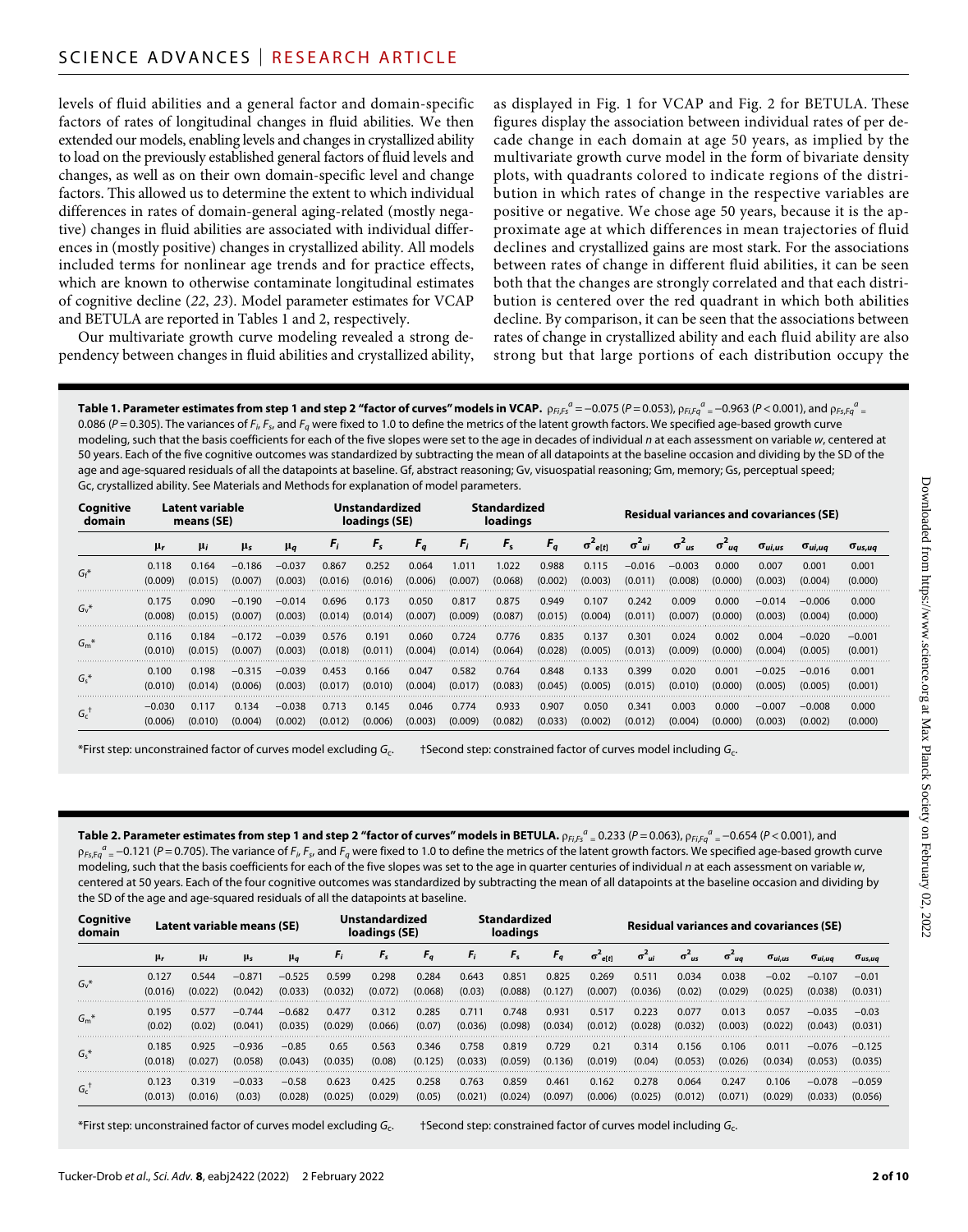

**Fig. 1. Bivariate density plots of association between individual rates of change in different cognitive abilities in VCAP, as implied by the multivariate growth curve model.** Each concentric band represents 10% of the bivariate distribution of the linear rate of per decade change at age 50 years. The colored quadrants indicate regions of the distribution in which both abilities decline (bottom left quadrant; red), the ability on the *x* axis declines but the ability on the *y* axis increases (top left quadrant; blue), both abilities increase (top right quadrant; green), and the ability on the *x* axis increases and the ability on the *y* axis decreases (bottom right quadrant; gray). In all panels, strong positive associations between individual rates of change in different abilities are evident. For the associations between rates of change in different fluid abilities, it can be seen that each bivariate distribution is centered over the red quadrant in which both abilities decline. However, for the associations between rates of change in crystallized ability and each fluid ability (bottom row of panels), up to approximately half of each distribution occupies the blue quadrant, in which the fluid ability declines and crystallized ability increases.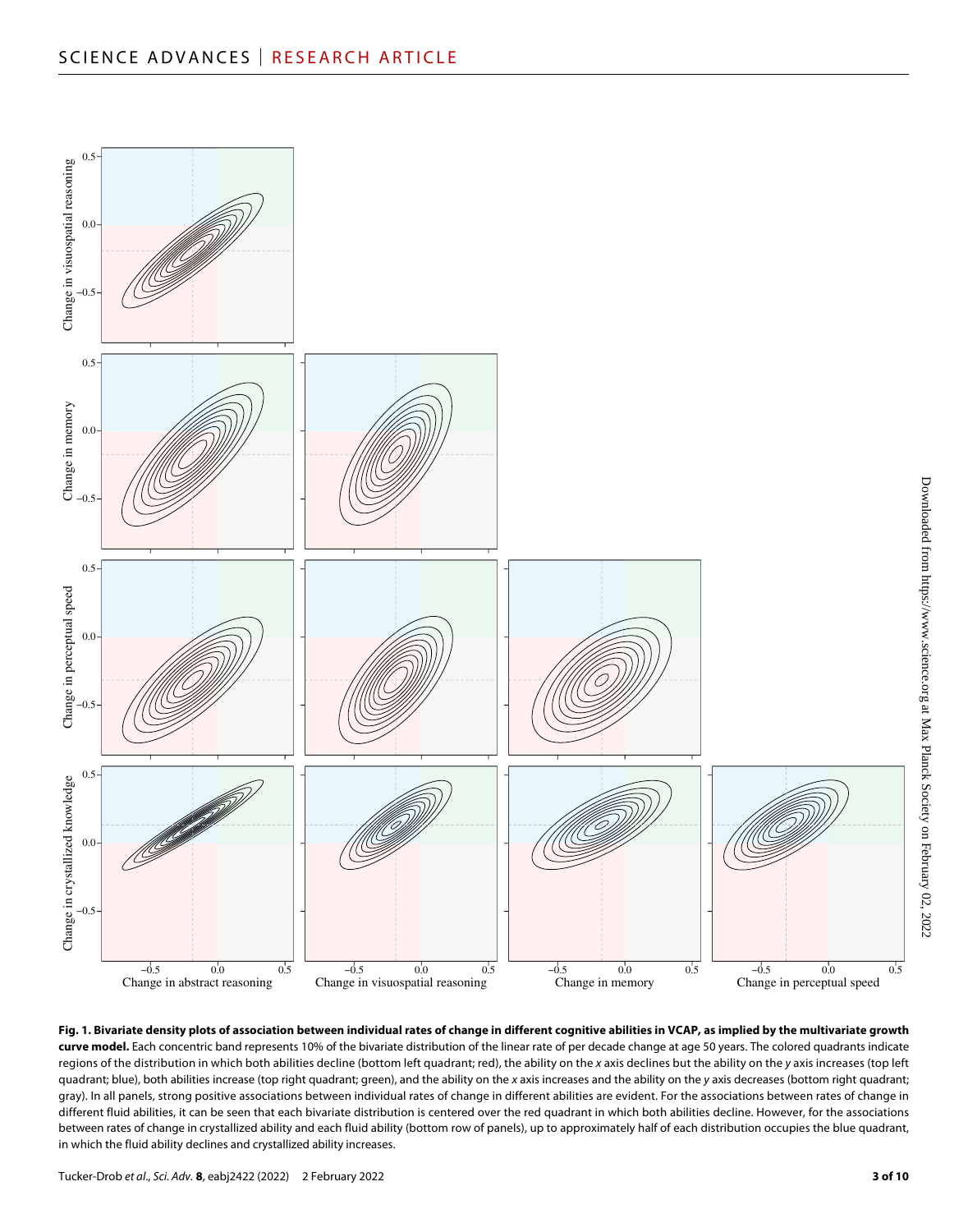

**Fig. 2. Bivariate density plots of association between individual rates of change in different cognitive abilities in the BETULA study, as implied by the multivariate growth curve model.** Each concentric band represents 10% of the bivariate distribution of the linear rate of per decade change at age 50 years. The colored quadrants indicate regions of the distribution in which both abilities decline (lower left quadrant; red), the ability on the *x* axis declines but the ability on the *y* axis increases (top left quadrant; blue), both abilities increase (top right quadrant; green), and the ability on the *x* axis increases and the ability on the *y* axis decreases (bottom right quadrant; gray). In all panels, strong positive associations between individual rates of change in different abilities are evident. For the associations between rates of change in different fluid abilities, it can be seen that each bivariate distribution is centered over the red quadrant in which both abilities decline. However, for the associations between rates of change in crystallized ability and each fluid ability (bottom row of panels), up to approximately half of each distribution occupies the blue quadrant, in which the fluid ability declines and crystallized ability increases.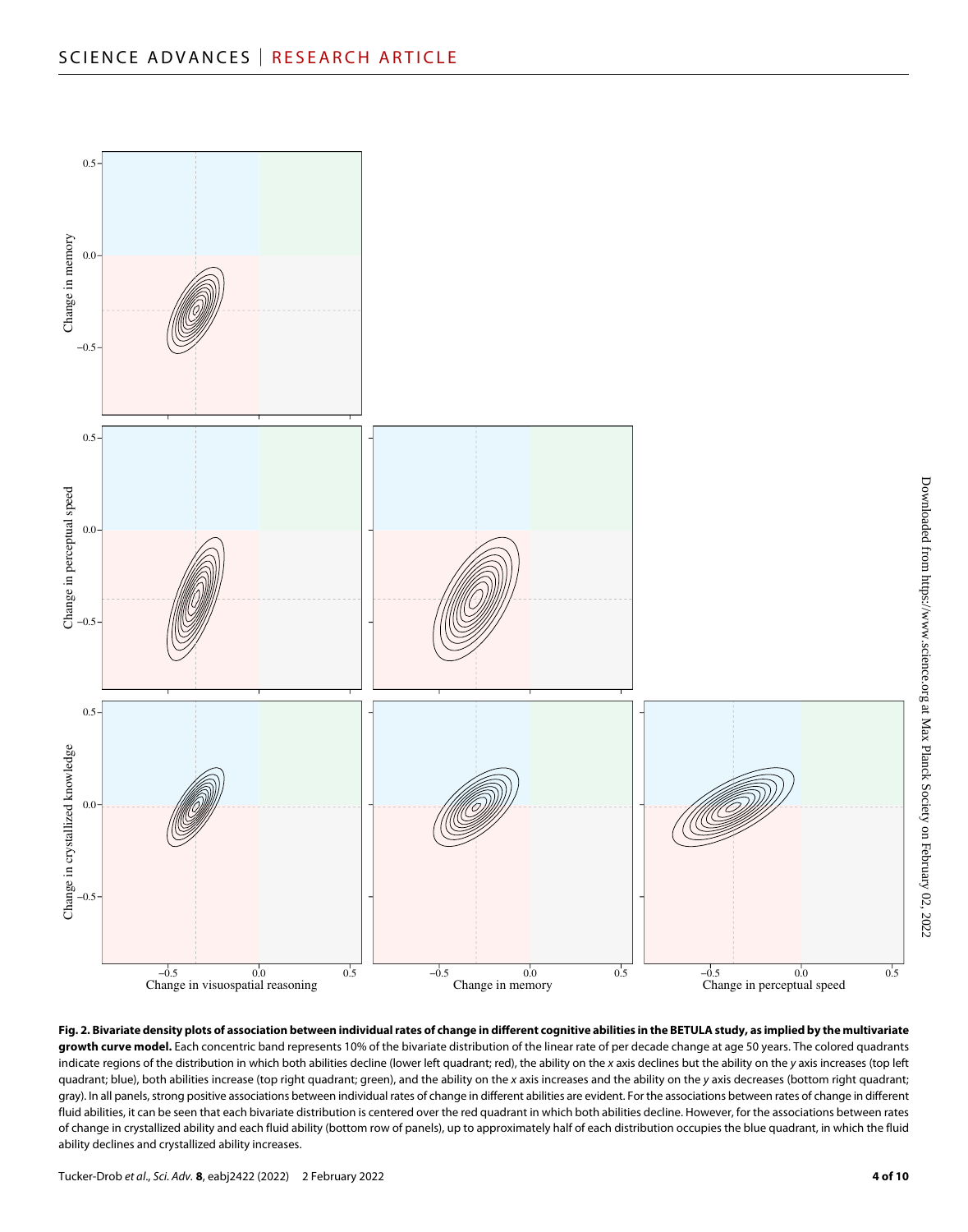blue quadrant, in which the fluid ability declines and crystallized ability increases.

Figure 3 presents stratified trajectories of cognitive change in each of the domains of functioning across the full range of the distribution of the general factor of linear change in fluid abilities, holding the level at age 35 constant for clarity of presentation. As to be expected, for the individual fluid abilities, our results indicate that those experiencing the most negative general fluid change (red shading) exhibit particularly steep rates of decline in the individual fluid domains (perceptual speed, abstract reasoning, visuospatial reasoning, and memory) with age, whereas those experiencing the least negative general fluid change (blue shading) exhibit relatively modest rates of decline in the individual fluid domains with age. We can also observe a notable strong dependency between rates (of mostly gain) in crystallized ability and rates of general fluid decline. Individuals who exhibit relatively shallow rates of fluid decline (blue



**Fig. 3. Trajectories of change in each ability domain stratified across the distribution of variation in the general factor of fluid decline.** Trajectories are presented for the VCAP (top) and the BETULA study (bottom). The black curves represent the population average trajectories for each domain. Blue shading represents shallower-thanaverage rates of general fluid declines, whereas red shading represents steeper-than-average rates of general fluid declines. Each increment of shading corresponds to a 0.5 SD shift in the general factor of fluid decline. More saturated colors correspond to more densely concentrated regions of the distribution of change. All variables are on a *T* score metric, such that the mean of the age and age-squared residualized scores is 50, and the SD is 10. All trajectories were centered such that they begin at *T* score=50 at age 35 years. It can be seen that individuals who exhibit relatively shallow rates of fluid decline exhibit some of the most positive rates of gain in crystallized ability, whereas those who exhibit relatively steep rates of fluid decline exhibit very little gain, or even decline, in crystallized ability over the same period of time.

Tucker-Drob *et al*., *Sci. Adv.* **8**, eabj2422 (2022) 2 February 2022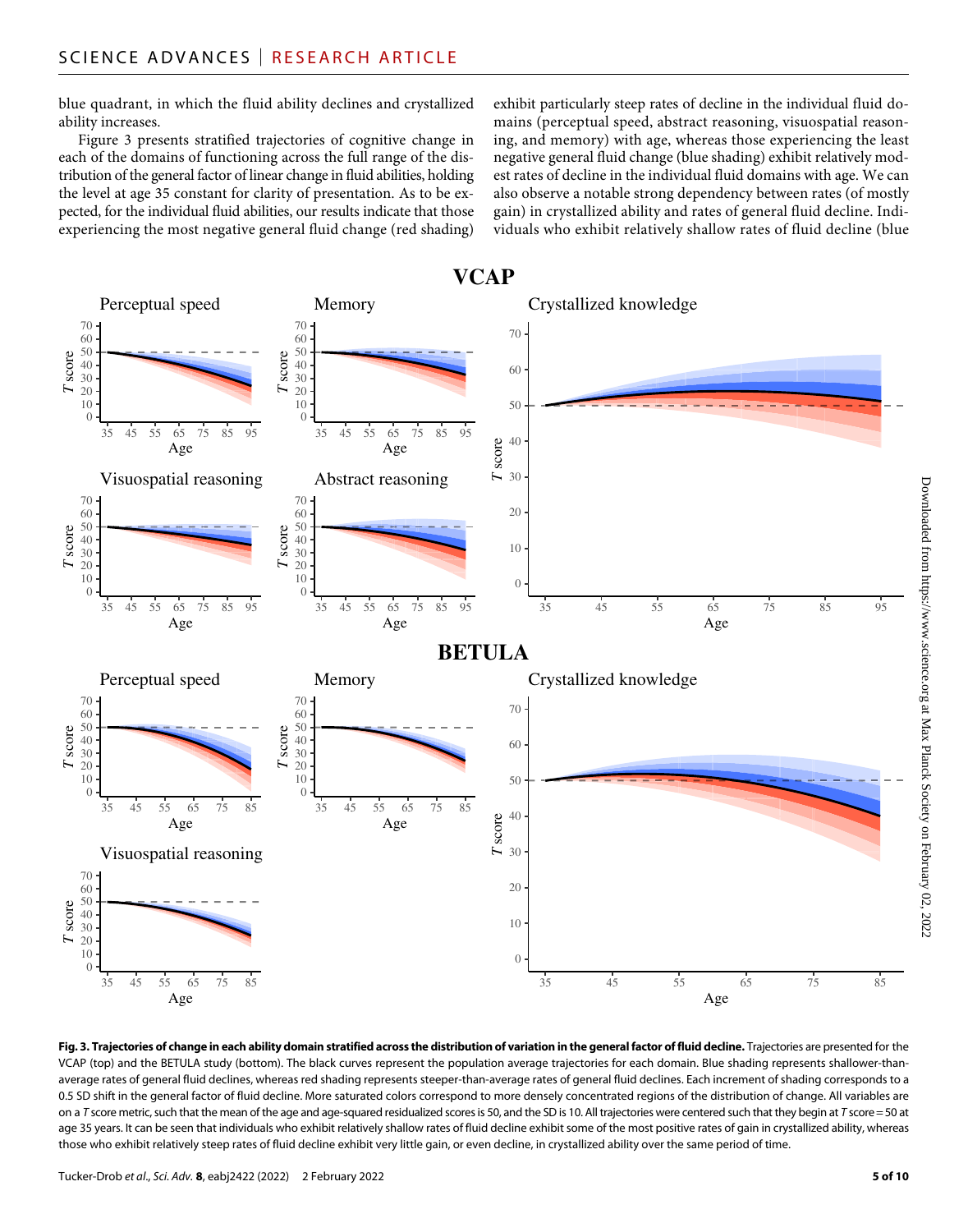shading) exhibit some of the most positive rates of gain in crystallized ability, whereas individuals who exhibit relatively steep rates of fluid decline (red shading) exhibit very little gain, or even decline, in crystallized ability over the same period of time.

We conducted a variety of sensitivity analyses to ensure the robustness of our inferences. First, we compared the fit of our primary models, in which linear and quadratic slopes for  $G_c$  were allowed to freely load on the respective general factors of changes in fluid abilities, to those in which these loadings were constrained to be 0. Supporting the inference that  $G_c$  changes are linked to  $G_f$ , the models in which the loadings were constrained to 0 fit substantially worse than those in which they were freely estimated [VCAP model with free loadings: −2loglikelihood = 92,348.54, scaling factor for likelihood ratio test = 1.3791, Akaike information criterion (AIC) = 92,378.544, and Bayesian information criterion (BIC) = 92,477.907; VCAP model with loadings fixed to 0: −2loglikelihood = 93,265.29, scaling factor for likelihood ratio test = 1.7029, AIC = 93,291.291, and BIC = 93,377.406; BETULA model with free loadings: −2loglikelihood = 64,094.88, scaling factor for likelihood ratio test =  $1.2552$ , AIC =  $64,122.877$ , and BIC = 64,208.381; and BETULA model with loadings fixed to 0: −2loglikelihood = 64,317.67, scaling factor for likelihood ratio test = 1.3115, AIC = 643,41.666, and BIC = 64,414.955]. Likelihood ratio tests indicated that the differences in model fit were highly significant (both  $P < 10^{-50}$ ). Second, to determine whether our decision to specify age-based growth curve models affected the key results, we specified time-based models (in which the basis coefficients for the linear and quadratic slopes were set to be equal to time since baseline). In these models, the linear slopes for all domains, including *G*c, continued to load substantially on their corresponding general factors. Third, to determine whether our choice of functional form for the retest effects affected the results, we estimated models in which the retest function was freely estimated from the data [a socalled "latent basis" specification (*24*)], as well as models in which the function was set to be a logarithmic function of occasion [a monotonically increasing function with a slowing rate of growth, to reflect greater benefits after earlier exposures, as is generally found in research on learning (*25*), and commonly documented in the specific case of practice effects]. Again, the linear slopes for all domains, including *G<sub>c</sub>*, continued to load substantially on their corresponding general factors. Last, to determine whether the documented dependency between changes in fluid and crystallized abilities was being driven by observations from later adulthood, in which both fluid and crystallized abilities exhibit mean declines, we refit the primary models using observations taken at ages 65 and younger. Again, the linear slopes for all domains, including *G*c, continued to load substantially, although the confidence intervals for the parameters were considerably larger than those observed in the full dataset. Parameter estimates from these sensitivity analyses are reported in tables S7 to S14.

#### **DISCUSSION**

Fluid and crystallized abilities are well known to exhibit diverging population-average trajectories of change across adulthood: Whereas fluid abilities exhibit progressive mean declines beginning in early- to middle-adulthood, crystallized abilities exhibit age-related gains until approximately the seventh decade of life. This observation serves as the basis for prominent multicomponent theories of cognitive aging positing that the aging of fluid and crystallized abilities are

independent (*7*). Counter to these proposals, in two large, independent longitudinal datasets that differ in the populations sampled, the cognitive measures, and the longitudinal protocols, we find that rates of change are strongly correlated across fluid abilities and crystallized abilities. Our results reveal that individuals showing greater losses in fluid abilities tend to show smaller gains, or even losses, in crystallized abilities.

What common biological mechanisms could account for our observation of a strong dependency between changes in fluid and crystallized abilities in aging? One dominating pattern was joint negative change among fluid and crystallized abilities at the particularly unhealthy region of the joint distribution of longitudinal change (Figs. 1 and 2, lower left quadrants in bottom rows). Such a pattern is consistent with underlying vascular dysregulation (*26*, *27*) and broad, brain-wide patterns of cortical atrophy and white matter disconnection (*28*–*30*). Other patterns captured fluid decline along with positive rates of gain in crystallized ability (Figs. 1 and 2, top left quadrants in bottom rows) and even positive rates of gain for both fluid and crystallized abilities (Figs. 1 and 2, top right quadrants in bottom rows) at the particularly healthy region of the joint distribution of longitudinal change. These patterns are consistent with intact cellular and synaptic plasticity (*31*–*33*) and well-functioning attention and neurotransmission brain networks (*34*, *35*). Multiple varied mechanisms are likely to contribute to common variation in fluid and crystallized changes. These mechanisms may themselves be correlated via pleiotropic genes (*36*, *37*) and general epidemiological risk factors (*38*).

What common cognitive mechanisms might undergird shared rates of cognitive change across fluid and crystallized abilities? The cognitive processes associated with acquisition and retention of knowledge and skill have been well studied, and mathematically modeled, for over a century (*25*, *39*, *40*), but relatively little attention has been directed at understanding individual differences in these processes over prolonged developmental time scales. There is a rich body of theoretical empirical work indicating that different domains of cognitive function tap overlapping sets of core cognitive processes (*41*–*44*). Identifying and delineating the cognitive mechanisms that mediate shared individual differences in aging-related cognitive declines will be foundational to understanding, and—in combination with further scientific discoveries and advancements postponing and ameliorating cognitive aging (*45*, *46*).

The codependence between individual differences in agingrelated fluid and crystallized changes documented here has important implications for lifespan theory and clinical practice. First, it implies that accounts of behavioral aging that exclusively invoke domainspecific mechanisms of change are inadequate, thereby strengthening the need to delineate both general and specific neural mechanisms and deterioration and maintenance (*47*). Second, it places constraints on the extent to which individuals can be expected to recruit crystallized abilities to compensate for decline in fluid abilities. In other words, it might be more difficult than previously acknowledged to individually tailor compensatory interventions that shift reliance from fluid to crystallized abilities, given that the individuals who experience particularly precipitous rates of fluid decline are likely to be those who exhibit the shallowest rate of gain, and perhaps even decline, in crystallized abilities. Directing attention toward identifying the domain-general mechanisms of adult cognitive decline and maintenance might help to reveal promising targets for individualized interventions (*48*).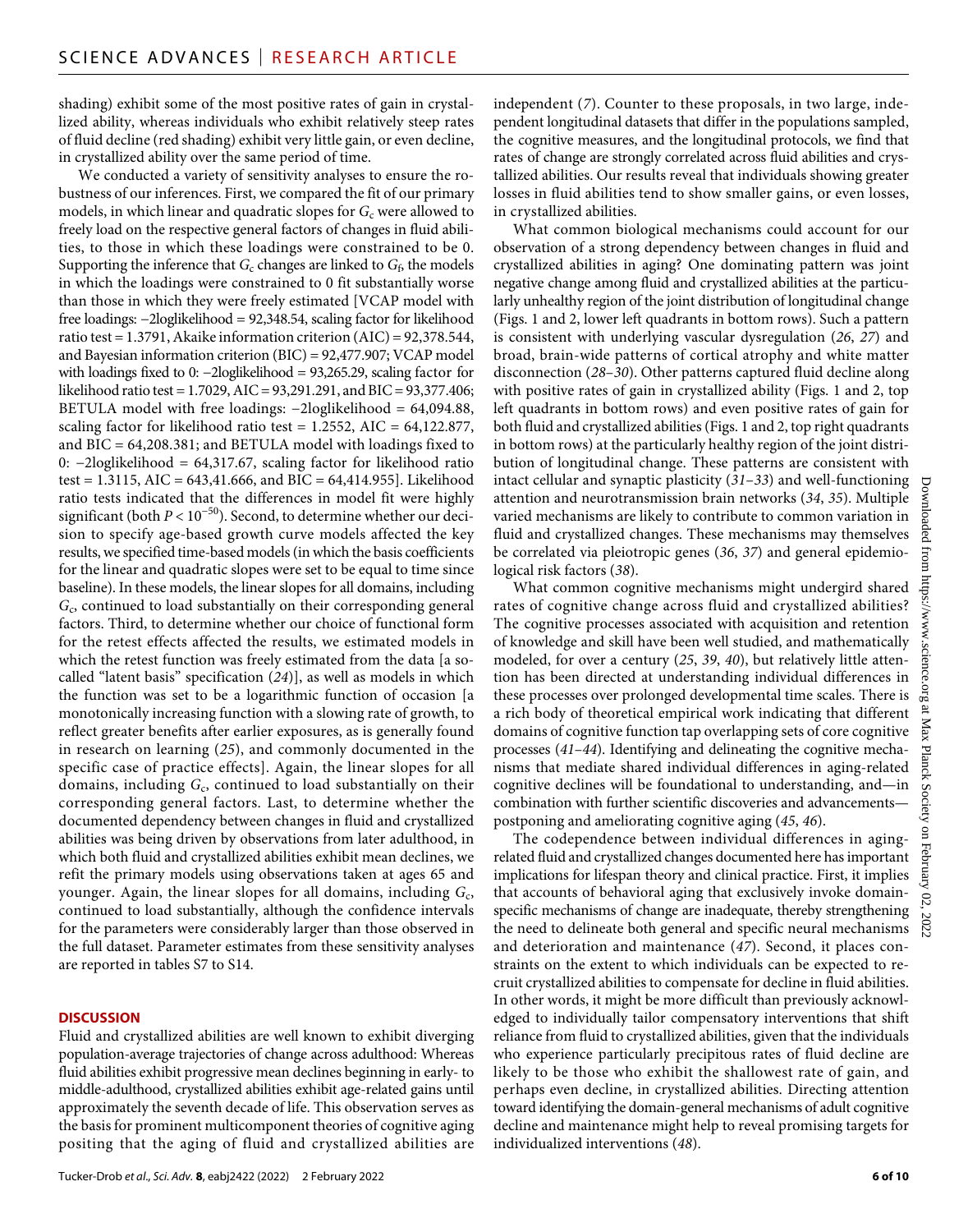#### **MATERIALS AND METHODS**

#### **Sample characteristics** *Virginia Cognitive Aging Project*

The VCAP (*20*) is an institutional review board (IRB)–approved longitudinal study of a large community sample of adults from central Virginia, USA, focused on life-course trajectories of cognitive function, covering a wide range of domains of cognition. A total of 5566 participants from the first eight assessments (T1 to T8) of the VCAP study were included in the present study, 3663 females (65.81%). We did not include data for the handful of individuals with data beyond eight occasions so as to avoid model estimation problems that would result from the high degree of sparsity for those extended waves. Sample sizes across follow-up assessments are presented in table S1. Age at baseline ranged from 18 to 99 years (fig. S1). By design, assessments are conducted at variable retest intervals (table S2), with a mean total follow-up duration of 7.00 years (fig. S2).

Participants completed 16 cognitive tests covering five broad domains of cognitive function ( $G_f$  = abstract reasoning,  $G_v$  = visuospatial reasoning,  $G_m$  = memory,  $G_s$  = perceptual speed, and  $G_c$  = crystallized ability). For task descriptions, see table S3. Following Salthouse (*49*), we fit a confirmatory factor analysis (CFA) to verify the classifications of cognitive tests into the five ability domains. The CFA was fit to the age-residualized correlations (fig. S3) (*47*) among baseline cognitive test scores (fig. S4) in Mplus (*50*) using robust maximum estimation. The CFA model presented an adequate fit  $\chi^2$  (99) = 2317.91, comparative fit index  $(CFI) = 0.951$ , root mean square error of approximation (RMSEA) = 0.064 [90% confidence interval (CI) = 0.062 to 0.066], and standardized root mean square residual (SRMR) = 0.040}. All factor loadings were statistically significant ( $P < 0.001$ ), with standardized estimates ranging from 0.68 to 0.856. On the basis of this factor structure, we produced unit-weighted composite scores for *G*f, *G*v, *G*m, *G*s, and *G*c, which we used as the analytic variables in the multivariate growth curve models for VCAP.

#### *The Betula prospective cohort study (BETULA)*

The Betula study is an IRB-approved longitudinal study on aging, memory, and dementia, with repeated data collection between 1988 and 2014 in the university town of Umeå, northern Sweden (*21*). For the purpose of the present study, we focused on one task for each of the following abilities: episodic memory (*G*m), perceptual speed  $(G_s)$ , visuospatial reasoning  $(G_v)$ , and crystallized ability  $(G_c)$ (table S4). We used data from four assessment occasions in each task, namely, the first four time points each individual was assessed. Participants were tested for perceptual speed up to 10 years later than for the other three abilities, because the letter-digit substitution task was introduced at wave 3 of the study. A total of 3320 BETULA participants from four assessments were included in the present study, 1803 females (54.3%). Age at baseline ranged from 25 to 95 years (fig. S5). Sample sizes across the follow-up assessments are presented in table S5. Assessments were conducted approximately every 5 years (table S6), with a mean total follow-up length of approximately 10 years (fig. S6).

A heatmap of age-residualized correlations among the four cognitive tests at baseline assessment is presented in fig. S7. To estimate loadings of static (rather than longitudinal) individual differences in the variables on a general factor, a CFA was conducted to fit a common factor model on the age-residualized correlations among the baseline cognitive test scores (fig. S8) in Mplus (*50*) using robust maximum likelihood estimation. The CFA model presented an adequate fit  $\left[\chi^2(2) = 9.314, \text{ CFI} = 0.998, \text{RMSEA} = 0.033 \text{ (90\%)}\right]$  $CI = 0.014$  to 0.056), and SRMR = 0.007]. All factor loadings were statistically significant ( $P < 0.001$ ), with standardized estimates ranging from 0.662 to 0.839, indicating that each domain partly tapped a general dimension of individual differences in cognitive function.

#### **Multivariate growth curve models**

We used a multivariate growth curve approach in which we simultaneously modeled changes in multiple cognitive variables measured repeatedly over time. The growth curve portion of such a multivariate model can be written as

$$
Y[t]_{w,n} = i_{w,n} + A[t]_{w,n} \cdot s_{w,n} + A[t]^2_{w,n} \cdot q_{w,n} + B[t]_{w,n} \cdot r_{w,n} + e[t]_{w,n} (1)
$$

where  $Y[t]_{w,n}$  is the score *Y* of person *n* on variable *w* at time *t*,  $i_{w,n}$ is the level for person  $n$  on variable  $w$ ,  $s_{w,n}$  is the linear component of the longitudinal change for person *n* on variable *w*, *qw*,*n* is the nonlinear (quadratic) component of the longitudinal change,  $r_{w,n}$  is a retest effect, and  $e[t]_{w,n}$  is a disturbance for person *n* on variable *w* at time *t*. All righthand terms that vary across people (i.e., those with the subscript *n*) are allowed to have a nonzero mean, with the exception of the disturbance  $(e[t])$ , which has a mean of zero by definition. The term  $A[t]_{w,n}$  is a set of growth curve basis coefficients that define the shape of the longitudinal changes over time. In our primary models, we specified age-based growth curve modeling, such that the basis coefficients were set to the age of individual *n* at each assessment on variable *w.* To facilitate model estimation, we centered age at 50 years and divided by 10 years for VCAP (such that change is expressed per decade) and by 25 years in BETULA (such that change is expressed per quarter century). Note that this choice of metric does not affect the standardized results or the levels of significance for our estimates of interest. Moreover, we transformed model parameters in  $T$  score units (mean = 50 and SD = 10) to plot model-implied trajectories. We also report results from sensitivity analyses in which the basis coefficients were set to be a function of time since baseline occasion. The basis coefficients for the retest effect, *B*[*t*], were set to be a function of number of occasions of measurement. In our primary models, we chose a parsimonious specification for the retest function in which we set *B*[*t*] to be equal to 0 for the first occasion of measurement for a particular individual and 1 for all subsequent occasions of measurement for that individual, so as to capture the performance benefits accruing from initial exposure to the test [cf. (*23*)]. We also report results from sensitivity analyses in which the retest basis coefficients were set to be logarithmic functions of occasion and those in which they were freely estimated from the data. As indicated by the subscript *n* on the *r*, we allowed for person-specific retest effects on each outcome when modeling both the VCAP and the BETULA data. When fitting the BETULA data, the estimates for between-person variance in retest effects were negative or zero, so we fixed them to zero. In VCAP, they were typically very small but remained freely estimated in the model. Note that while we estimated the quadratic component of change, *q*, with random effects to allow for individual differences in curvature, we focus our plots on variation in the linear component of change.

As the multivariate growth model allows for individual differences in levels and changes for each variable, we are able to test how these individual differences relate to one another. A conceptually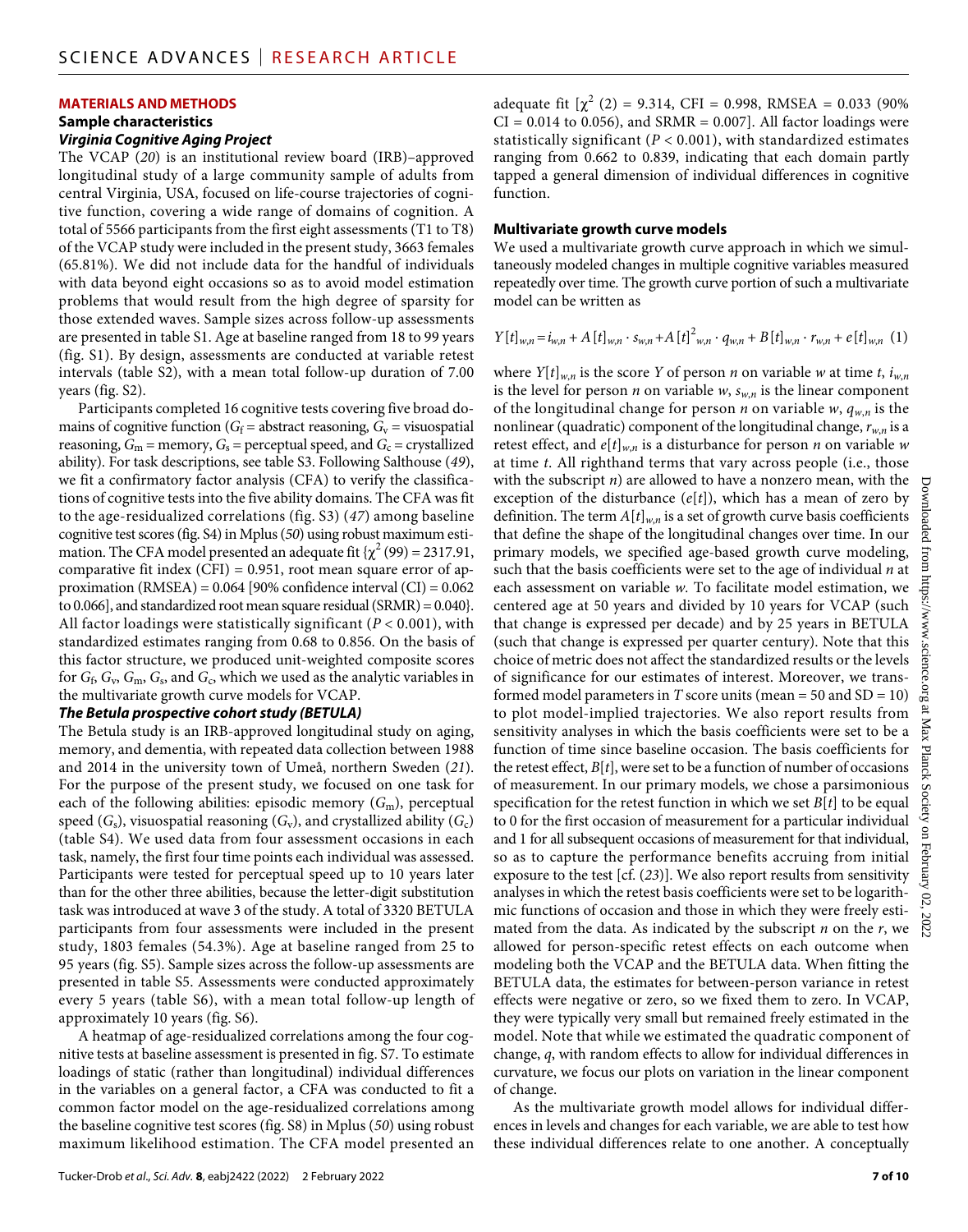straightforward approach is to estimate an unrestricted covariance matrix, taking the form

$$
\sum_{i} \sum_{w,n} \sum_{w,n} g_{w,n} q_{w,n} = \sum_{i_{w,n}} \sum_{w,n} q_{w,n} = \sum_{i,s} \sum_{S \subseteq S} \sum_{\substack{z \in S \setminus \sum_{i} \text{ and } z \neq w}} (2)
$$

where  $\Sigma_i$  is a submatrix that includes level variances on its diagonal and level-level covariances off its diagonal, Σ*s* is a submatrix that includes slope variances on its diagonal and slope-slope covariances off its diagonal,  $\Sigma_q$  is a submatrix that includes curvature variances on its diagonal and curvature-curvature covariances off its diagonal,  $\Sigma_{i,s}$  is a submatrix that includes within-variable level-slope covariances on its diagonal and cross-variable level-slope covariances off its diagonal, Σ*i*,*q* is a submatrix that includes within-variable level-curvature covariances on its diagonal and cross-variable level-curvature covariances off its diagonal, and Σ*s*,*q* is a submatrix that includes within-variable slope-curvature covariances on its diagonal and cross-variable slope-curvature covariances off its diagonal. When this covariance matrix is freely estimated, it is sometimes referred to as a "parallel process" model.

Such an unstructured approach to estimating associations among all components of variation in domain-specific levels and change can introduce a great deal of model complexity and produce estimates that are themselves so manifold that they may necessitate further post-modeling analysis. Rather than allowing the person-specific levels and slopes for each variable to covary freely, as in Eq. 2, we parsimoniously approximated the interrelations among levels (*i*) and among linear slopes (*s*) and curvatures (*q*) by common factors. The factor portions of such a "factor of curves" model (*51*) can be written as

 $i_{w,n} = \tau_{i_w} + \lambda_{i_w} \cdot F_{i,n} + u_{i_{w,n}}$  (3a)

and

$$
s_{w,n} = \tau_{s_w} + \lambda_{s_w} \cdot F_{s,n} + u_{s_{w,n}} \tag{3b}
$$

$$
q_{w,n} = \tau_{q_w} + \lambda_{q_w} \cdot F_{q,n} + u_{q_{w,n}} \tag{3c}
$$

where  $\tau_{i_w}$ ,  $\tau_{s_w}$ , and  $\tau_{q_w}$  are mean level, linear slope, and curvature for variable *w*;  $\lambda_{i_w}$  is the loading of the person-specific level of variable *w* on the common factor of the levels,  $F_{i,n}$ ;  $\lambda_{s_w}$  is the loading of the person-specific slope of variable *w* on the common factor of the slopes,  $F_{i,n}$ ;  $\lambda_{q_w}$  is the loading of the person-specific slope of variable *w* on the common factor of the curvature components,  $F_{q,n}$ ;  $u_{i_{w,n}}$  is a person-specific unique factor for the level of variable *w*;  $u_{s_{w,n}}$  is a person-specific unique factor for the slope of variable *w*; and  $u_{q_{w,n}}$  is a person-specific unique factor for the curvature of variable *w*. We allow for within-variable covariances between level, slope, and quadratic unique factors to be freely estimated. To identify the metric of each of the common factors, we set their means to 0, and their variances to 1.0. All common factors are allowed to intercorrelate. Models were estimated as structural equation models with random slopes in Mplus (*50*) using the individually varying times of observation option, which we used to specify basis coefficients for age using the exact age of the participant (and in the case of sensitivity analyses, time lag using the time that had passed since baseline), without having to discretely bin observations.

#### **Estimating models without allowing** *G***c to affect the structure of general** *G***f change**

The explicit goal of our analyses was to stratify trajectories of  $G_c$ change by scores on a general factor of *G*<sub>f</sub> change that has itself not been identified using  $G_c$  information in any way. We achieved this by estimating parameters from a multivariate model of *G*f change that excluded  $G_c$ . In a subsequent step, we then fit the model again, including G<sub>c</sub>, while fixing all parameters that overlapped with the first model to the estimates from that first model. Thus, the only parameters that we estimated in the second model were the loadings of *G*c level and *G*c slope on the general factor of *G*f change, along with *G*c-specific growth curve means, residual intercept and change variances, *G*c-specific intercept-change residual covariance, and *G*c-specific disturbance variances. Thus, we fitted a factor of curves model in two subsequent steps instead of fitting all parameters simultaneously. We did so to ensure that we are capturing  $G_c$  change as independent from *G*f changes. If we had fitted all parameters of a factor of curves model as described by Eqs. 1, 3a, and 3b simultaneously, the general factor of change may have itself included information on the  $G_c$  change.

#### *Deriving expected trajectories of change in a specific variable*

Parameter estimates from the above-described factor of curves model (specified by simultaneously fitting a model described by Eqs. 1, 3a, and 3b) can be used to yield expectations for expected trajectories of change in each variable, stratified by general (cross-domain) change. When the metric of the common factor of slopes,  $F_s$ , is identified by fixing its variance to 1.0, such that its SD is  $\sqrt{1.0}$ , we identified by fixing its variance to 1.0, such that its SD is  $\sqrt{1.0}$ , we can derive the expected mean of the slopes for individuals whose unobserved scores on the common factor are low (e.g., *z* SDs below the mean slope), average, and low (e.g., z SDs above the mean slope) by substituting their unobserved factor scores (e.g., −1, 0, or 1) into Eq. 3b as follows

$$
\mu_{s_{w,\text{lowFs}}} = \tau_{s_w} + \lambda_{s_w} \cdot (-z) \tag{4a}
$$

$$
\mu_{s_{w,\text{averageFs}}} = \tau_{s_w} + \lambda_{s_w} \cdot (0) \tag{4b}
$$

$$
\mu_{s_{w,\text{highFs}}} = \tau_{s_w} + \lambda_{s_w} \cdot (z) \tag{4c}
$$

The expected mean trajectory in ability  $w$  (e.g.,  $G_c$ ) over time is then obtained for each unobserved score on the common factor of slopes, holding all other sources of variation constant, by substituting  $\mu_{s_{w,\text{lowFs}}}$ ,  $\mu_{s_{w,\text{averageFs}}}$ , or  $\mu_{s_{w,\text{highFs}}}$  into Eq. 1, alongside the means of the other respective random terms of interest. Thus, the expected trajectories of change in variable *w*—stratified by low, average, and high scores of the common factor of slopes—are

$$
\mu_{Y[t]_{w, \text{lowFs}}} = \mu_{i_w} + A[t] \cdot \mu_{s_{w, \text{lowFs}}} + A[t]^2 \cdot \mu_{q_w}
$$
 (5a)

$$
\mu_{Y[t]_{w,\text{averageFs}}} = \mu_{i_w} + A[t] \cdot \mu_{s_{w,\text{averageFs}}} + A[t]^2 \cdot \mu_{q_w}
$$
 (5b)

$$
\mu_{Y[t]_{w,\text{highFs}}} = \mu_{i_w} + A[t] \cdot \mu_{s_{w,\text{highFs}}} + A[t]^2 \cdot \mu_{q_w}
$$
 (5c)

Note that we do not include terms in the above Eq. 5 (a to c) for retest effects, because we are specifically interested in the expected trajectories of cognitive change, decontaminated by retest effects.

Downloaded

mont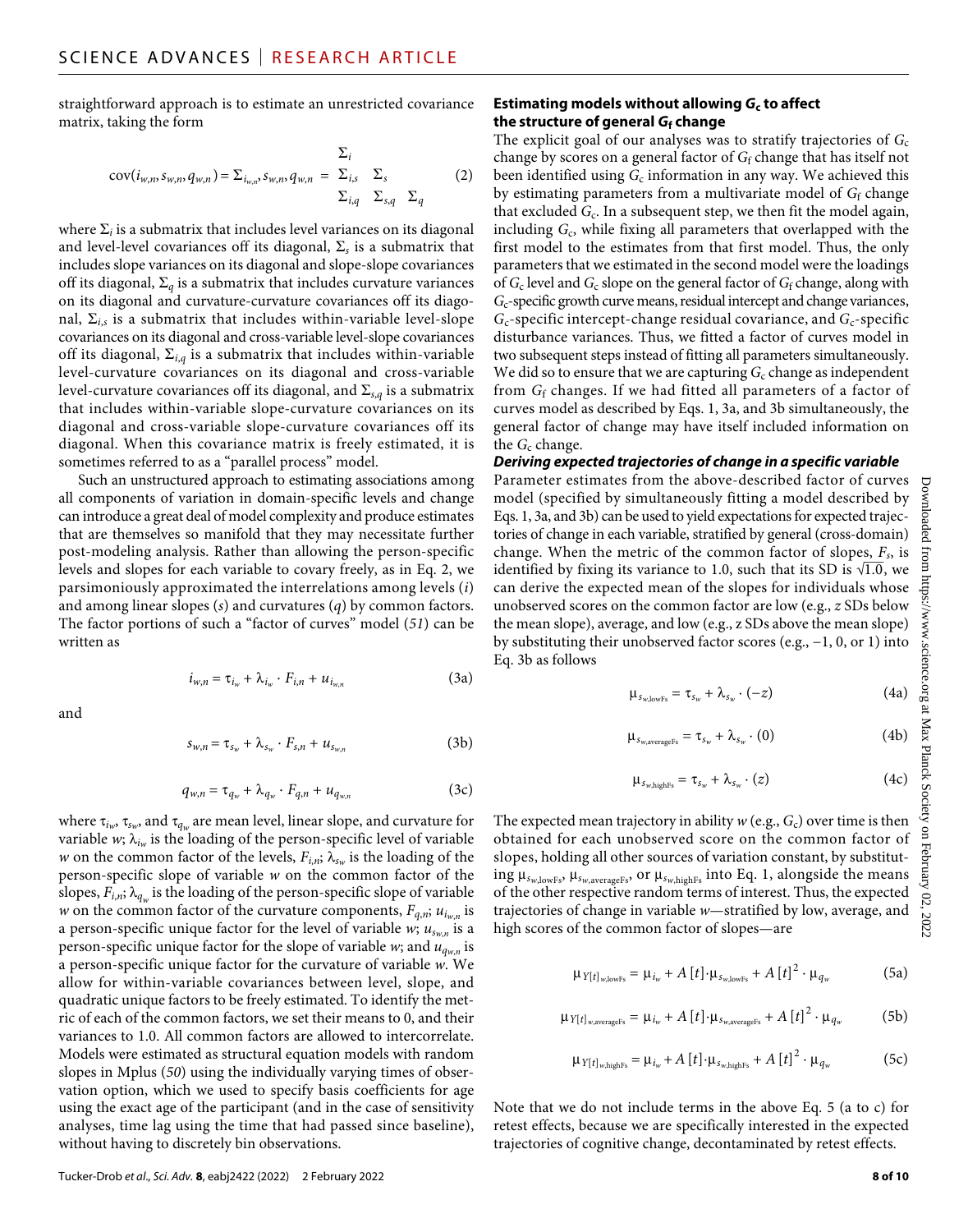#### **SUPPLEMENTARY MATERIALS**

Supplementary material for this article is available at [https://science.org/doi/10.1126/](https://science.org/doi/10.1126/sciadv.abj2422) [sciadv.abj2422](https://science.org/doi/10.1126/sciadv.abj2422)

#### **REFERENCES AND NOTES**

- 1. E. M. Tucker-Drob, Neurocognitive functions and everyday functions change together in old age. *Neuropsychology* **25**, 368–377 (2011).
- 2. F. L. Schmidt, J. E. Hunter, The validity and utility of selection methods in personnel psychology: Practical and theoretical implications of 85 years of research findings. *Psychol. Bull.* **124**, 262–274 (1998).
- 3. L. S. Gottfredson, I. J. Deary, Intelligence predicts health and longevity, but why? *Curr. Dir. Psychol. Sci.* **13**, 1–4 (2004).
- 4. E. M. Tucker-Drob, Cognitive aging and dementia: A life-span perspective. *Annu. Rev. Dev. Psychol.* **1**, 177–196 (2019).
- 5. J. L. Horn, R. B. Cattell, Age differences in fluid and crystallized intelligence. *Acta Psychol.* **26**, 107–129 (1967).
- 6. J. B. Carroll, *Human Cognitive Abilities: A Survey of Factor-Analytic Studies* (Cambridge Univ. Press, 1993).
- 7. J. L. Horn, Models of intelligence, in *Intelligence: Measurement, Theory, Public Policy: Proceedings of a Symposium in Honor of Lloyd G. Humphreys* (University of Illinois Press, 1989), pp. 29–73.
- 8. P. B. Baltes, U. M. Staudinger, U. Lindenberger, Lifespan psychology: Theory and application to intellectual functioning. *Annu. Rev. Psychol.* **50**, 471–507 (1999).
- 9. U. Lindenberger, Lifespan theories of cognitive development, in *International Encyclopedia of the Social and Behavioral Sciences*, N. J. Smelser, P. B. Baltes, Eds. (Elsevier Science, 2001), pp. 8848–8854.
- 10. T. Salthouse, Consequences of age-related cognitive declines. *Annu. Rev. Psychol.* **63**, 201–226 (2012).
- 11. P. B. Baltes, P. B. Baltes, On the incomplete architecture of human ontogeny. Selection, optimization, and compensation asfoundation of developmental theory. *Am. Psychol.* **52**, 366–380 (1997).
- 12. P. B. Baltes, M. M. Baltes, *Psychological Perspectives on Successful Aging: The Model of Selective Optimization with Compensation* (Cambridge Univ. Press, 1990).
- 13. P. A. Reuter-Lorenz, K. A. Cappell, Neurocognitive aging and the compensation hypothesis. *Curr. Dir. Psychol. Sci.* **17**, 177–182 (2008).
- 14. Y. Stern, Cognitive reserve in ageing and Alzheimer's disease. *Lancet Neurol.* **11**, 1006–1012 (2012).
- 15. E. M. Tucker-Drob, A. M. Brandmaier, U. Lindenberger, Coupled cognitive changes in adulthood: A meta-analysis. *Psychol. Bull.* **145**, 273–301 (2019).
- 16. P. Ghisletta, P. Rabbitt, M. Lunn, U. Lindenberger, Two thirds of the age-based changes in fluid and crystallized intelligence, perceptual speed, and memory in adulthood are shared. *Intelligence* **40**, 260–268 (2012).
- 17. P. B. Baltes, H. W. Reese, J. R. Nesselroade, *Life-Span Developmental Psychology: Introduction to Research Methods* (Psychology Press, 2014).
- 18. U. Lindenberger, T. Von Oertzen, P. Ghisletta, C. Hertzog, Cross-sectional age variance extraction: What's change got to do with it? *Psychol. Aging* **26**, 34 (2011).
- 19. P. Rabbitt, Does it all go together when it goes? The Nineteenth Bartlett Memorial Lecture. *Q. J. Exp. Psychol. Sect. A.* **46**, 385–434 (1993).
- 20. T. A. Salthouse, Contributions of the individual differences approach to cognitive aging. *J. Gerontol. Ser. B.* **72**, 7–15 (2016).
- 21. L. Nyberg, C.-J. Boraxbekk, D. E. Sörman, P. Hansson, A. Herlitz, K. Kauppi, J. K. Ljungberg, H. Lövheim, A. Lundquist, A. N. Adolfsson, Biological and environmental predictors of heterogeneity in neurocognitive ageing: Evidence from Betula and other longitudinal studies. *Ageing Res. Rev.* **64**, 101184 (2020).
- 22. T. A. Salthouse, E. M. Tucker-Drob, Implications of short-term retest effects for the interpretation of longitudinal change. *Neuropsychology* **22**, 800–811 (2008).
- 23. M. Lövdén, P. Ghisletta, U. Lindenberger, Cognition in the Berlin Aging Study (BASE): The first 10 years. *Aging Neuropsychol. Cogn.* **11**, 104–133 (2004).
- 24. J. J. McArdle, J. R. Nesselroade, in *Handbook of psychology: Research methods in psychology, Vol. 2*, J. A. Schinka, W. F. Velicer, Eds. (John Wiley & Sons Inc., 2003), pp. 447–480.
- 25. H. Ebbinghaus, *Über das Gedächtnis: Untersuchungen zur Experimentellen Psychologie* (Duncker & Humblot, 1885).
- 26. Y. Iturria-Medina, R. C. Sotero, P. J. Toussaint, J. M. Mateos-Pérez, A. C. Evans; The Alzheimer's Disease Neuroimaging Initiative, Early role of vascular dysregulation onlate-onset Alzheimer's disease based onmultifactorial data-driven analysis. *Nat. Commun.* **7**, 11934 (2016).
- 27. A. Wåhlin, L. Nyberg, At the heart of cognitive functioning in aging. *Trends Cogn. Sci.* **23**, 717–720 (2019).
- 28. N. Raz, U. Lindenberger, K. M. Rodrigue, K. M. Kennedy, D. Head, A. Williamson, C. Dahle, D. Gerstorf, J. D. Acker, Regional brain changes in aging healthy adults: General trends, individual differences and modifiers. *Cereb. Cortex* **15**, 1676–1689 (2005).
- 29. S. R. Cox, M. A. Harris, S. J. Ritchie, C. R. Buchanan, M. C. Valdés Hernández, J. Corley, A. M. Taylor, J. W. Madole, S. E. Harris, H. C. Whalley, A. M. McIntosh, T. C. Russ, M. E. Bastin, J. M. Wardlaw, I. J. Deary, E. M. Tucker-Drob, Three major dimensions of human brain cortical ageing inrelation tocognitive decline across theeighth decade oflife. *Mol. Psychiatry* **26**, 2651–2662 (2021).
- 30. J. W. Madole, S. J. Ritchie, S. R. Cox, C. R. Buchanan, M. V. Hernández, S. M. Maniega, J. M. Wardlaw, M. A. Harris, M. E. Bastin, I. J. Deary, E. M. Tucker-Drob, Aging-sensitive networks within the human structural connectome are implicated in late-life cognitive declines. *Biol. Psychiatry* **89**, 795–806 (2021).
- 31. J. H. Morrison, M. G. Baxter, The ageing cortical synapse: Hallmarks and implications for cognitive decline. *Nat. Rev. Neurosci.* **13**, 240–250 (2012).
- 32. S. N. Burke, C. A. Barnes, Neural plasticity in the ageing brain. *Nat. Rev. Neurosci.* **7**, 30–40 (2006).
- 33. A. Gutchess, Plasticity of the aging brain: New directions in cognitive neuroscience. *Science* **346**, 579–582 (2014).
- 34. T. P. Zanto, A. Gazzaley, Attention and ageing, in *The Oxford Handbook of Attention*, A. C. Nobre, S. Kastner, Eds. (Oxford Univ. Press, 2014), pp. 927–971.
- 35. A. Riekmann, L. Nyberg, Cognitive aging: The role of neurotransmitter systems, in *Handbook of Cognitive Aging: A Life Course Perspective*, A. K. Thomas, A. Gutchess, Eds. (Cambridge Univ. Press, 2020), pp. 82–100.
- 36. K. L. Grasby, N. Jahanshad, J. N. Painter, L. Colodro-Conde, J. Bralten, D. P. Hibar, P. A. Lind, F. Pizzagalli, C. R. K. Ching, M. A. B. McMahon, N. Shatokhina, L. C. P. Zsembik, S. I. Thomopoulos, A. H. Zhu, L. T. Strike, I. Agartz, S. Alhusaini, M. A. A. Almeida, D. Alnæs, I. K. Amlien, M. Andersson, T. Ard, N. J. Armstrong, A. Ashley-Koch, J. R. Atkins, M. Bernard, R. M. Brouwer, E. E. L. Buimer, R. Bülow, C. Bürger, D. M. Cannon, M. Chakravarty, Q. Chen, J. W. Cheung, B. Couvy-Duchesne, A. M. Dale, S. Dalvie, T. K. de Araujo, G. I. de Zubicaray, S. M. C. de Zwarte, A. den Braber, N. T. Doan, K. Dohm, S. Ehrlich, H.-R. Engelbrecht, S. Erk, C. C. Fan, I. O. Fedko, S. F. Foley, J. M. Ford, M. Fukunaga, M. E. Garrett, T. Ge, S. Giddaluru, A. L. Goldman, M. J. Green, N. A. Groenewold, D. Grotegerd, T. P. Gurholt, B. A. Gutman, N. K. Hansell, M. A. Harris, M. B. Harrison, C. C. Haswell, M. Hauser, S. Herms, D. J. Heslenfeld, N. F. Ho, D. Hoehn, P. Hoffmann, L. Holleran, M. Hoogman, J.-J. Hottenga, M. Ikeda, D. Janowitz, I. E. Jansen, T. Jia, C. Jockwitz, R. Kanai, S. Karama, D. Kasperaviciute, T. Kaufmann, S. Kelly, M. Kikuchi, M. Klein, M. Knapp, A. R. Knodt, B. Krämer, M. Lam, T. M. Lancaster, P. H. Lee, T. A. Lett, L. B. Lewis, I. Lopes-Cendes, M. Luciano, F. Macciardi, A. F. Marquand, S. R. Mathias, T. R. Melzer, Y. Milaneschi, N. Mirza-Schreiber, J. C. V Moreira, T. W. Mühleisen, B. Müller-Myhsok, P. Najt, S. Nakahara, K. Nho, L. M. Olde Loohuis, D. P. Orfanos, J. F. Pearson, T. L. Pitcher, B. Pütz, Y. Quidé, A. Ragothaman, F. M. Rashid, W. R. Reay, R. Redlich, C. S. Reinbold, J. Repple, G. Richard, B. C. Riedel, S. L. Risacher, C. S. Rocha, N. R. Mota, L. Salminen, A. Saremi, A. J. Saykin, F. Schlag, L. Schmaal, P. R. Schofield, R. Secolin, C. Y. Shapland, L. Shen, J. Shin, E. Shumskaya, I. E. Sønderby, E. Sprooten, K. E. Tansey, A. Teumer, A. Thalamuthu, D. Tordesillas-Gutiérrez, J. A. Turner, A. Uhlmann, C. L. Vallerga, D. van der Meer, M. M. J. van Donkelaar, L. van Eijk, T. G. M. van Erp, N. E. M. van Haren, D. van Rooij, M.-J. van Tol, J. H. Veldink, E. Verhoef, E. Walton, M. Wang, Y. Wang, J. M. Wardlaw, W. Wen, L. T. Westlye, C. D. Whelan, S. H. Witt, K. Wittfeld, C. Wolf, T. Wolfers, J. Q. Wu, C. L. Yasuda, D. Zaremba, Z. Zhang, M. P. Zwiers, E. Artiges, A. A. Assareh, R. Ayesa-Arriola, A. Belger, C. L. Brandt, G. G. Brown, S. Cichon, J. E. Curran, G. E. Davies, F. Degenhardt, M. F. Dennis, B. Dietsche, S. Djurovic, C. P. Doherty, R. Espiritu, D. Garijo, Y. Gil, P. A. Gowland, R. C. Green, A. N. Häusler, W. Heindel, B.-C. Ho, W. U. Hoffmann, F. Holsboer, G. Homuth, N. Hosten, C. R. Jack, M. Jang, A. Jansen, N. A. Kimbrel, K. Kolskår, S. Koops, A. Krug, K. O. Lim, J. J. Luykx, D. H. Mathalon, K. A. Mather, V. S. Mattay, S. Matthews, J. Mayoral Van Son, S. C. McEwen, I. Melle, D. W. Morris, B. A. Mueller, M. Nauck, J. E. Nordvik, M. M. Nöthen, D. S. O'Leary, N. Opel, M.-L. P. Martinot, G. B. Pike, A. Preda, E. B. Quinlan, P. E. Rasser, V. Ratnakar, S. Reppermund, V. M. Steen, P. A. Tooney, F. R. Torres, D. J. Veltman, J. T. Voyvodic, R. Whelan, T. White, H. Yamamori, H. H. H. Adams, J. C. Bis, S. Debette, C. Decarli, M. Fornage, V. Gudnason, E. Hofer, M. A. Ikram, L. Launer, W. T. Longstreth, O. L. Lopez, B. Mazoyer, T. H. Mosley, G. V Roshchupkin, C. L. Satizabal, R. Schmidt, S. Seshadri, Q. Yang; Alzheimer's Disease Neuroimaging Initiative; CHARGE Consortium; EPIGEN Consortium; IMAGEN Consortium; SYS Consortium; Parkinson's Progression Markers Initiative, M. K. M. Alvim, D. Ames, T. J. Anderson, O. A. Andreassen, A. Arias-Vasquez, M. E. Bastin, B. T. Baune, J. C. Beckham, J. Blangero, D. I. Boomsma, H. Brodaty, H. G. Brunner, R. L. Buckner, J. K. Buitelaar, J. R. Bustillo, W. Cahn, M. J. Cairns, V. Calhoun, V. J. Carr, X. Caseras, S. Caspers, G. L. Cavalleri, F. Cendes, A. Corvin, B. Crespo-Facorro, J. C. Dalrymple-Alford, U. Dannlowski, E. J. C. de Geus, I. J. Deary, N. Delanty, C. Depondt, S. Desrivières, G. Donohoe, T. Espeseth, G. Fernández, S. E. Fisher, H. Flor, A. J. Forstner, C. Francks, B. Franke, D. C. Glahn, R. L. Gollub, H. J. Grabe, O. Gruber, A. K. Håberg, A. R. Hariri, C. A. Hartman, R. Hashimoto, A. Heinz, F. A. Henskens, M. H. J. Hillegers, P. J. Hoekstra, A. J. Holmes, L. E. Hong, W. D. Hopkins, H. E. Hulshoff Pol, T. L. Jernigan, E. G. Jönsson, R. S. Kahn, M. A. Kennedy, T. T. J. Kircher, P. Kochunov, J. B. J. Kwok, S. Le Hellard, C. M. Loughland, N.G. Martin, J.-L. Martinot, C. McDonald, K. L. McMahon, A. Meyer-Lindenberg,

 $2022$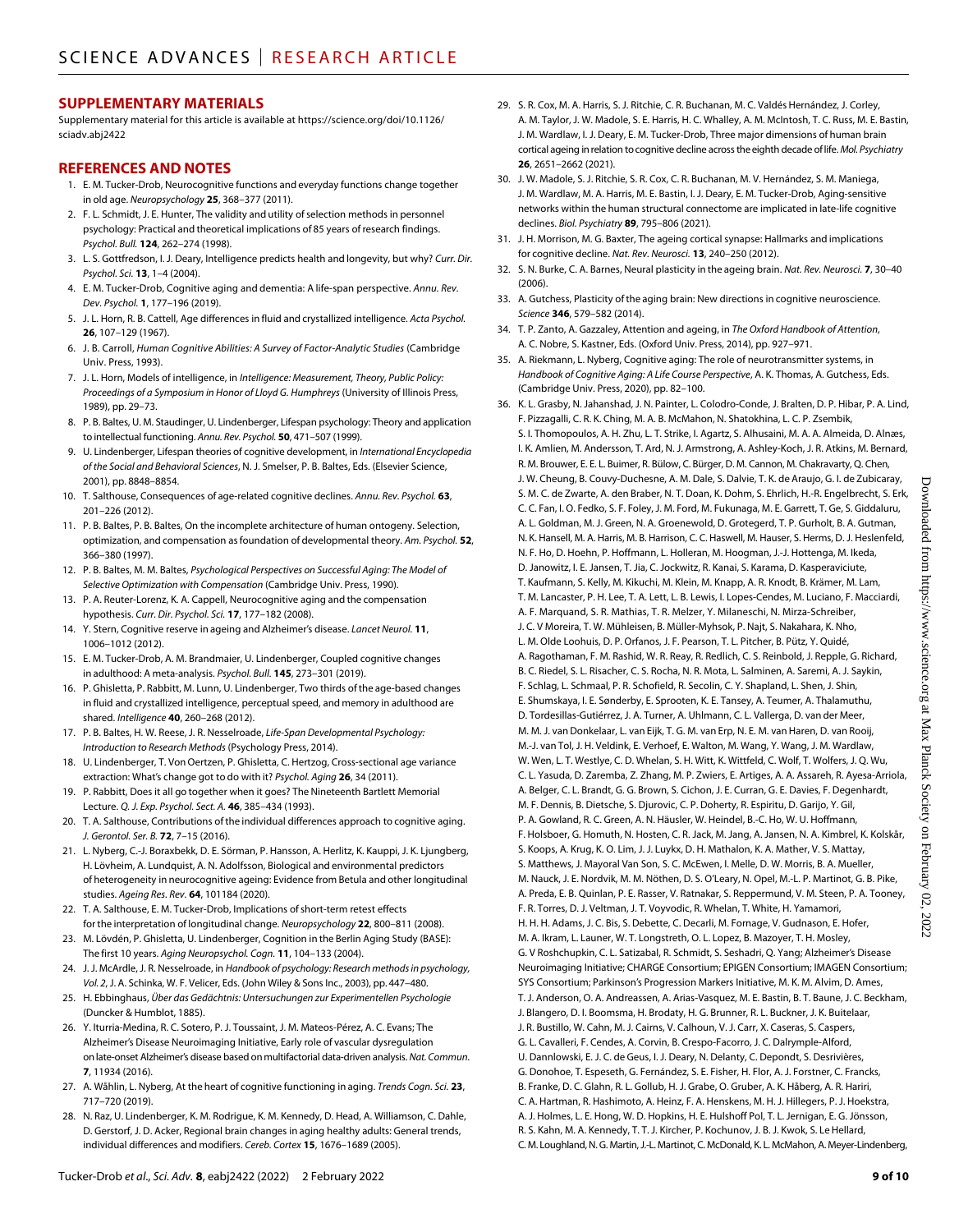P. T. Michie, R. A. Morey, B. Mowry, L. Nyberg, J. Oosterlaan, R. A. Ophoff, C. Pantelis, T. Paus, Z. Pausova, B. W. J. H. Penninx, T. J. C. Polderman, D. Posthuma, M. Rietschel, J. L. Roffman, L. M. Rowland, P. S. Sachdev, P. G. Sämann, U. Schall, G. Schumann, R. J. Scott, K. Sim, S. M. Sisodiya, J. W. Smoller, I. E. Sommer, B. St Pourcain, D. J. Stein, A. W. Toga, J. N. Trollor, N. J. A. Van der Wee, D. van 't Ent, H. Völzke, H. Walter, B. Weber, D. R. Weinberger, M. J. Wright, J. Zhou, J. L. Stein, P. M. Thompson, S. E. Medland; Enhancing NeuroImaging Genetics through Meta-Analysis Consortium (ENIGMA)— Genetics working group, The genetic architecture of the human cerebral cortex. *Science* **367**, eaay6690 (2020).

- 37. E. M. Tucker-Drob, C. A. Reynolds, D. Finkel, N. L. Pedersen, Shared and unique genetic and environmental influences on aging-related changes in multiple cognitive abilities. *Dev. Psychol.* **50**, 152–166 (2014).
- 38. B. L. Plassman, J. W. Williams Jr., J. R. Burke, T. Holsinger, S. Benjamin, Systematic review: Factors associated with risk for and possible prevention of cognitive decline in later life. *Ann. Intern. Med.* **153**, 182–193 (2010).
- 39. A. Newell, P. S. Rosenbloom, Mechanisms ofskill acquisition and the law of practice, in *Cognitive Skills and Their Acquisition*, J. R. Anderson, Ed. (Psychology Press, 1981), pp. 1–55.
- 40. F. I. M. Craik, On the transfer of information from temporary to permanent memory. *Philos. T. R. Soc. B* **302**, 341–359 (1983).
- 41. L. F. Laux, D. M. Lane, Information processing components of substitution test performance. *Intelligence* **9**, 111–136 (1985).
- 42. J. B. Carroll, *Human Cognitive Abilities: A Survey of Factor-Analytic Studies* (Cambridge Univ. Press, 1993).
- 43. C. Spearman, *The Abilities of Man* (Macmillan, 1927).
- 44. K. Kovacs, A. R. A. Conway, Process overlap theory: A unified account of the general factor of intelligence. *Psychol. Inq.* **27**, 151–177 (2016).
- 45. U. Lindenberger, Human cognitive aging: Corriger la fortune? *Science* **346**, 572–578 (2014).
- 46. T. A. Salthouse, Steps toward the explanation of adult age differences in cognition, in *Models of Cognitive Aging,* T.J. Perfect, E. A. Maylor, Eds. (Oxford Univ. Press, 2000), pp. 19–49.
- 47. L. Nyberg, M. Lövdén, K. Riklund, U. Lindenberger, L. Bäckman, Memory aging and brain maintenance. *Trends Cogn. Sci.* **16**, 292–305 (2012).
- 48. U. Lindenberger, M. Lövdén, M. Schellenbach, S. C. Li, A. Krüger, Psychological principles ofsuccessful aging technologies: A mini-review. *Gerontology* **54**, 59–68 (2008).
- 49. T. A. Salthouse, Localizing age-related individual differences in a hierarchical structure. *Intelligence* **32**, 541–561 (2004).
- 50. L. K. Muthén, B. O. Muthén, *Mplus: Statistical Analysis with Latent Variables: User's Guide* (*Version 8*) (Muthén & Muthén, 1998–2017).
- 51. J. J. McArdle, Dynamic but structural equation modeling of repeated measures data, in *Handbook of Multivariate Experimental Psychology*, J. R. Nesselroade, Ed. (Springer, 1988), pp. 561–614.

**Acknowledgments:** We thank the participants in the VCAP and BETULA studies and T. A. Salthouse for providing the data from VCAP. **Funding:** This work was supported by NIH grants R01AG054628, RF1AG073593, P30AG066614, and P2CHD042849 (to E.M.T.-D.); The Jacobs Foundation (to E.M.T.-D.); joint funding from the Max Planck Society and the Alexander von Humboldt Foundation (to E.M.T.-D.); The Max Planck Society (to U.L.); The European Commission as part of the Lifebrain Consortium grant 732592 within the Horizon 2020 program (to U.L., A.M.B., and Y.K.); and Knut and Alice Wallenberg's Foundation (to L.N.). **Author contributions:** E.M.T.-D., A.M.B., and U.L. jointly conceived of the idea, designed the study, and formulated the analytic plan. J.d.l.F. and Y.K analyzed the data and prepared the results, with contributions from E.M.T.-D., A.M.B., and U.L. L.N. directed data collection for the BETULA study. E.M.T.-D. wrote the paper, with contributions from U.L., A.M.B., L.N., J.F., and Y.K. All authors contributed to editing the paper. **Competing interests:** The authors declare that they have no competing interests. **Data and materials availability:** Code and output for the analyses reported in this paper are available on the Open Science Framework (OSF) at [https://osf.io/j8qma/?view\\_only=c3de39b3d13143f9849703e2a901038e.](https://osf.io/j8qma/?view_only=c3de39b3d13143f9849703e2a901038e) All data needed to evaluate the conclusions in the paper are present in the paper, in the Supplementary Materials, and on OSF. Raw data from BETULA and VCAP were provided by the respective study administrators. Raw data from BETULA can be directly requested from the BETULA administrators at [www.umu.se/en/research/projects/betula---aging-memory-and-dementia/](http://www.umu.se/en/research/projects/betula---aging-memory-and-dementia/collaboration-on-betula-data/) [collaboration-on-betula-data/.](http://www.umu.se/en/research/projects/betula---aging-memory-and-dementia/collaboration-on-betula-data/) Raw data from VCAP can be directly requested from VCAP administrators, whose contact information can be found at [https://uva.theopenscholar.com/vcap/.](https://uva.theopenscholar.com/vcap/)

Submitted 29 April 2021 Accepted 10 December 2021 Published 2 February 2022 10.1126/sciadv.abj2422